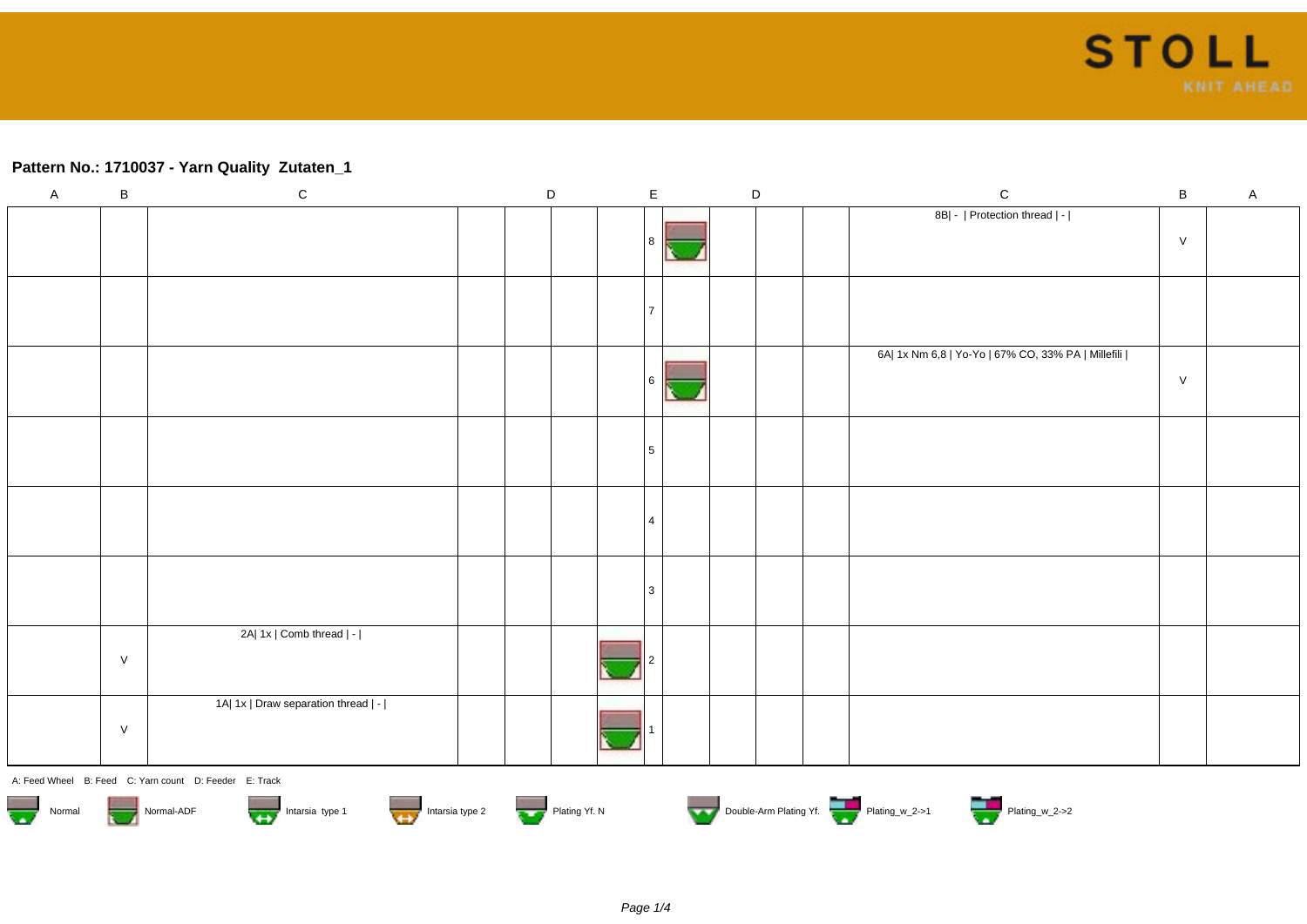## **Pattern No.: 1710037 - Yarn Quality V-Teil(e)**

| $\mathsf A$ | $\, {\bf B}$ | $\mathbf C$                                           | $\mathsf D$ | $\mathsf E$ | $\mathsf D$ | ${\bf C}$                                             | $\sf B$   | $\mathsf A$ |
|-------------|--------------|-------------------------------------------------------|-------------|-------------|-------------|-------------------------------------------------------|-----------|-------------|
|             | $\vee$       | 8A  -   Protection thread   -                         |             |             |             | 8B  -   Protection thread   -                         | ${\sf V}$ |             |
|             | $\vee$       | 7A  1x Nm 6,8   Yo-Yo   67% CO, 33% PA   Millefili    |             |             |             | 7B  1x Nm 6,8   Yo-Yo   67% CO, 33% PA   Millefili    | $\vee$    |             |
|             |              |                                                       |             |             |             | 6A  1x Nm 6,8   Yo-Yo   67% CO, 33% PA   Millefili    | $\vee$    |             |
|             |              |                                                       |             |             |             | 5B, BLACK  2x Nm 60   Glow   100% PES   Pinori Filati | VV        |             |
|             | <b>VV</b>    | 4A, BLACK  2x Nm 60   Glow   100% PES   Pinori Filati |             |             |             | 4B, BLUE  2x Nm 60   Glow   100% PES   Pinori Filati  | VV        |             |
|             |              |                                                       |             | 3           |             |                                                       |           |             |
|             | $\vee$       | 2A  1x   Comb thread   -                              |             | 2           |             | 2B, BLACK  2x Nm 60   Glow   100% PES   Pinori Filati | VV        |             |
|             | $\vee$       | 1A  1x   Draw separation thread   -                   |             |             |             |                                                       |           |             |
|             |              |                                                       |             |             |             |                                                       |           |             |

A: Feed Wheel B: Feed C: Yarn count D: Feeder E: Track













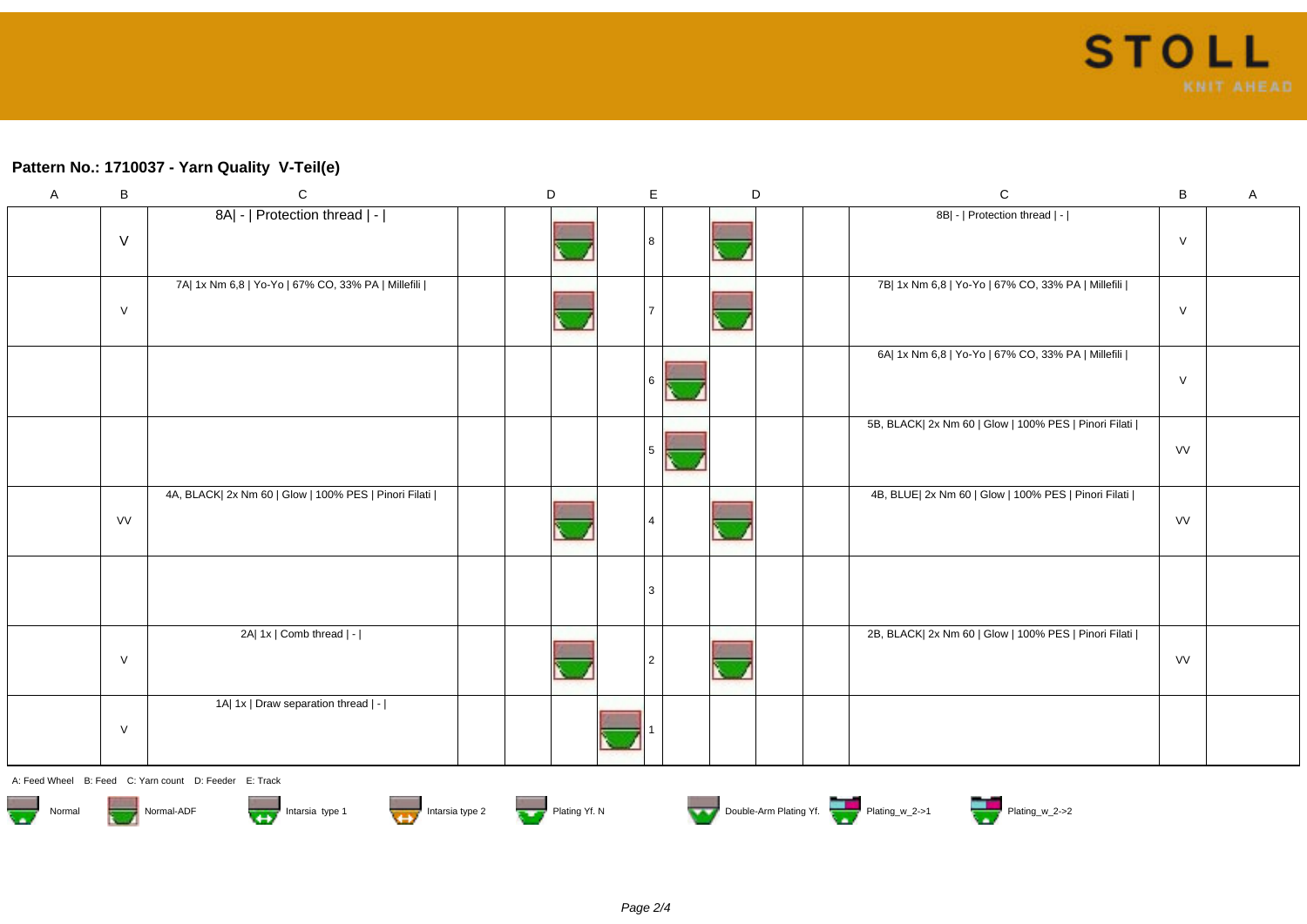## **Pattern No.: 1710037 - Yarn Quality R-Teil(e)**

| $\mathsf{A}$ | B           | $\mathsf C$                                                                         | D | E | $\mathsf D$ | ${\bf C}$                                                          | $\sf B$     | $\mathsf A$ |
|--------------|-------------|-------------------------------------------------------------------------------------|---|---|-------------|--------------------------------------------------------------------|-------------|-------------|
|              |             | 8A  -   Protection thread   -                                                       |   |   |             | 8B  -   Protection thread   -                                      |             |             |
|              | $\vee$      |                                                                                     |   |   |             |                                                                    | $\vee$      |             |
|              |             | 7A   1x Nm 6,8   Yo-Yo   67% CO, 33% PA   Millefili                                 |   |   |             | 7B  1x Nm 6,8   Yo-Yo   67% CO, 33% PA   Millefili                 |             |             |
|              | $\vee$      |                                                                                     |   |   |             |                                                                    | $\vee$      |             |
|              |             |                                                                                     |   |   |             | 6A  1x Nm 6,8   Yo-Yo   67% CO, 33% PA   Millefili                 |             |             |
|              |             |                                                                                     |   | 6 |             |                                                                    | $\vee$      |             |
|              |             |                                                                                     |   |   |             | 5B, BLACK  2x Nm 60   Glow   100% PES   Pinori Filati              |             |             |
|              |             |                                                                                     |   | 5 |             |                                                                    | VV          |             |
|              |             | 4A, BLACK  2x Nm 60   Glow   100% PES   Pinori Filati                               |   |   |             | 4B, BLUE  2x Nm 60   Glow   100% PES   Pinori Filati               |             |             |
|              | <b>VV</b>   |                                                                                     |   |   |             |                                                                    | VV          |             |
|              |             | 3A, BLACK  4x 167 dtex   Grilon KE-60   100% PES  <br>EMS-Griltech                  |   |   |             |                                                                    |             |             |
|              | <b>VVVV</b> |                                                                                     |   |   |             |                                                                    |             |             |
|              |             | 2A  1x   Comb thread   -                                                            |   |   |             | 2B, BLACK  2x Nm 60   Glow   100% PES   Pinori Filati              |             |             |
|              | $\vee$      |                                                                                     |   |   |             |                                                                    | VV          |             |
|              |             | 1A  1x   Draw separation thread   -                                                 |   |   |             | 1B, BLACK  4x 167 dtex   Grilon KE-60   100% PES  <br>EMS-Griltech |             |             |
|              | $\vee$      |                                                                                     |   |   |             |                                                                    | <b>VVVV</b> |             |
|              |             | A: Feed Wheel B: Feed C: Yarn count D: Feeder E: Track                              |   |   |             |                                                                    |             |             |
| Normal       |             | Intarsia type 1 Intarsia type 2 Intarsia type 2 Intario Plating Yf. N<br>Normal-ADF |   |   |             | Double-Arm Plating Yf. Plating_w_2->1 Plating_w_2->2               |             |             |